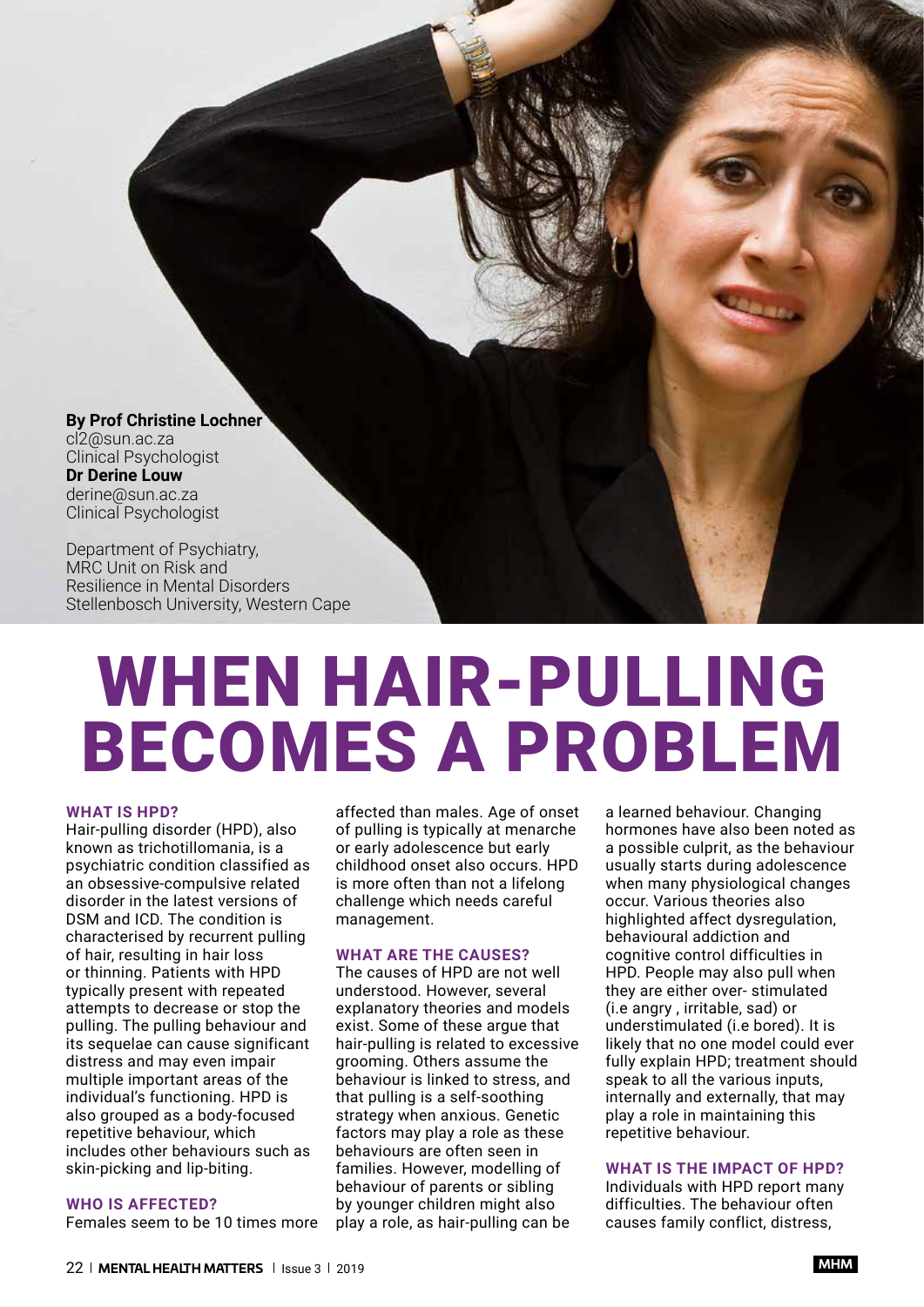isolation, shame, guilt, humiliation and body image issues, to name a few. Some patients eat their hair after pulling, which might result in trichobezoars (hairballs trapped in the gastrointestinal system). Furthermore, the symptoms of HPD (which includes pulling, attempts at hiding or covering bald/thinning spots, etc) are time-consuming. HPD is also associated with poor self- esteem, and avoidance of social interaction, some sports (like swimming) and group activities (such as church or movies where they have to sit in front of others). Individuals with HPD can also experience comorbid mood, anxiety, substance and other obsessivecompulsive related disorders like skin-picking disorder which complicate their lives further.

Hair-pulling is often not disclosed for various reasons, such as shame or embarrassment or ignorance about the existence of a disorder like HPD. This can lead to delays in treatment seeking, incorrect diagnosis and reduced quality of life. Also, it's important to note that delays in help-seeking increase the possibility that comorbid psychiatric difficulties may arise. Early intervention is thus important to reduce the negative effects of HPD.

## **WHAT ARE THE TREATMENT OPTIONS FOR HPD?**

Various intervention avenues have been developed. In general,

| <b>Hair Pulling Disorder Myths</b>                                                         |                                                                                                                                                                                                                                 |
|--------------------------------------------------------------------------------------------|---------------------------------------------------------------------------------------------------------------------------------------------------------------------------------------------------------------------------------|
| Myth #1: HPD is a rare<br>disorder                                                         | <b>Fact:</b> 200 000 reported cases in the US each year                                                                                                                                                                         |
| <b>Myth #2: People with CPD can</b><br>just stop pulling out their hair<br>with will-power | <b>Fact:</b> Pulling is a compulsion, not just a bad habit                                                                                                                                                                      |
| <b>Myth #3: Hair pulling is</b><br>physically harmless                                     | <b>Fact:</b> Physical effects of HPD can include:<br>· Infections in skin or hair root<br>• Permanent hair loss<br>• Repetitive stress injury<br>• Carpal tunnel syndrome<br>• Gastrointestinal obstruction if hair is ingested |
| Myth #4: HPD can be cured<br>easily                                                        | <b>Fact:</b> HPD is often a chronic disorder if<br>left untreated; there are psychological and<br>pharmacological agents that may be of value in<br><b>HPD</b>                                                                  |
| Myth #5: HPD Makes you ugly                                                                | <b>Fact:</b> Always keep in mind that beauty is deeper<br>that skin and hair                                                                                                                                                    |

Taken from - https://www.trichstop.com/program

treatments address symptoms of HPD but also aim to improve associated distress and impairment in work, family and social relationships, self-esteem and health. Both psychological and pharmacological agents may be of value in HPD.

#### *PSYCHOTHERAPY*

Several psychotherapies have been developed and investigated as possible psychological treatments for HPD. These interventions include habit reversal therapy, (HRT), CBT enhanced with dialectical behavioural



therapy (DBT) and acceptance and commitment therapy (ACT). HRT is a first line intervention for HPD and include techniques such as awareness training, selfmonitoring, competing response training, HRT and stimulus control are the cornerstone of many psychotherapy treatments for HPD symptoms and in general focus on the motor aspect of pulling. Specifically, in HRT the patient's specific hair-pulling behaviour is examined and these techniques are then used to address symptoms including reversal of the positive reinforcement of pulling

behaviours, using competing reactions, identification of response precursors, selfmonitoring, stimulus control procedures, competing responses, relaxation training, keeping a journal of hair- pulling, prevention training and habit interruption. Given the evidence for the partial efficacy of HRT, several studies have investigated ways of augmenting this modality. Although traditionally individual therapy is the most used treatment modality for adults and children with HPD, group therapy may also show benefit as group members who go through similar challenges can identify with each other.

#### *PHARMACOTHERAPY*

In terms of pharmacotherapy, options are relatively limited. No medication has been approved for HPD treatment. Nevertheless,